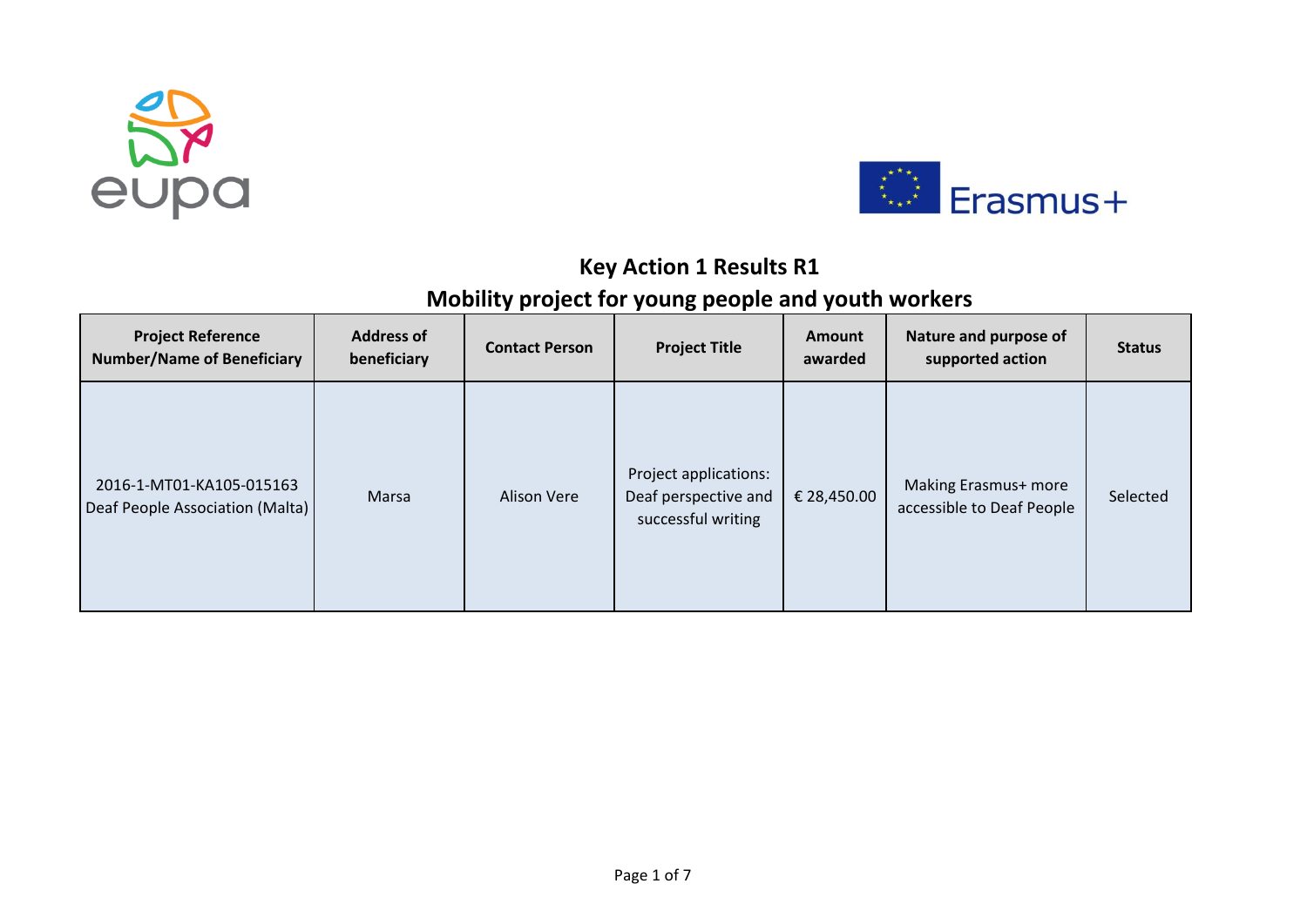| 2016-1-MT01-KA105-015143<br>TDM 2000 MALTA                  | Valletta   | <b>Tyler Cassar</b> | Competitive<br>Competences | €24,395.00 | Entrepreneurship<br>education should be<br>increased and promoted<br>and underrepresented<br>groups need to get special<br>attention and to be given<br>help in order to start and<br>continue a business or<br>social enterprise. | Selected |
|-------------------------------------------------------------|------------|---------------------|----------------------------|------------|------------------------------------------------------------------------------------------------------------------------------------------------------------------------------------------------------------------------------------|----------|
| 2016-1-MT01-KA105-015147<br>Zghazagh Azzjoni Kattolika      | Floriana   | Deborah Bonnici     | The Key                    | €12,360.00 | ZAK decided to work with<br>the young people at<br>Youth.inc and Limerick<br>Youth Services to acquire<br>soft skills such as<br>communication,<br>independent living, team<br>work and creativity.                                | Selected |
| 2016-1-MT01-KA105-015083<br><b>Empowering Youth in Care</b> | St. Venera | Joanna Bugeja       | Keys to Inclusion          | €13,409.10 | Needs of young people<br>from disadvantaged<br>backgrounds will be<br>addressed through the<br>provision of specialised<br>training by Inclusive<br>Solutions who are<br>experienced trainers in this<br>area.                     | Selected |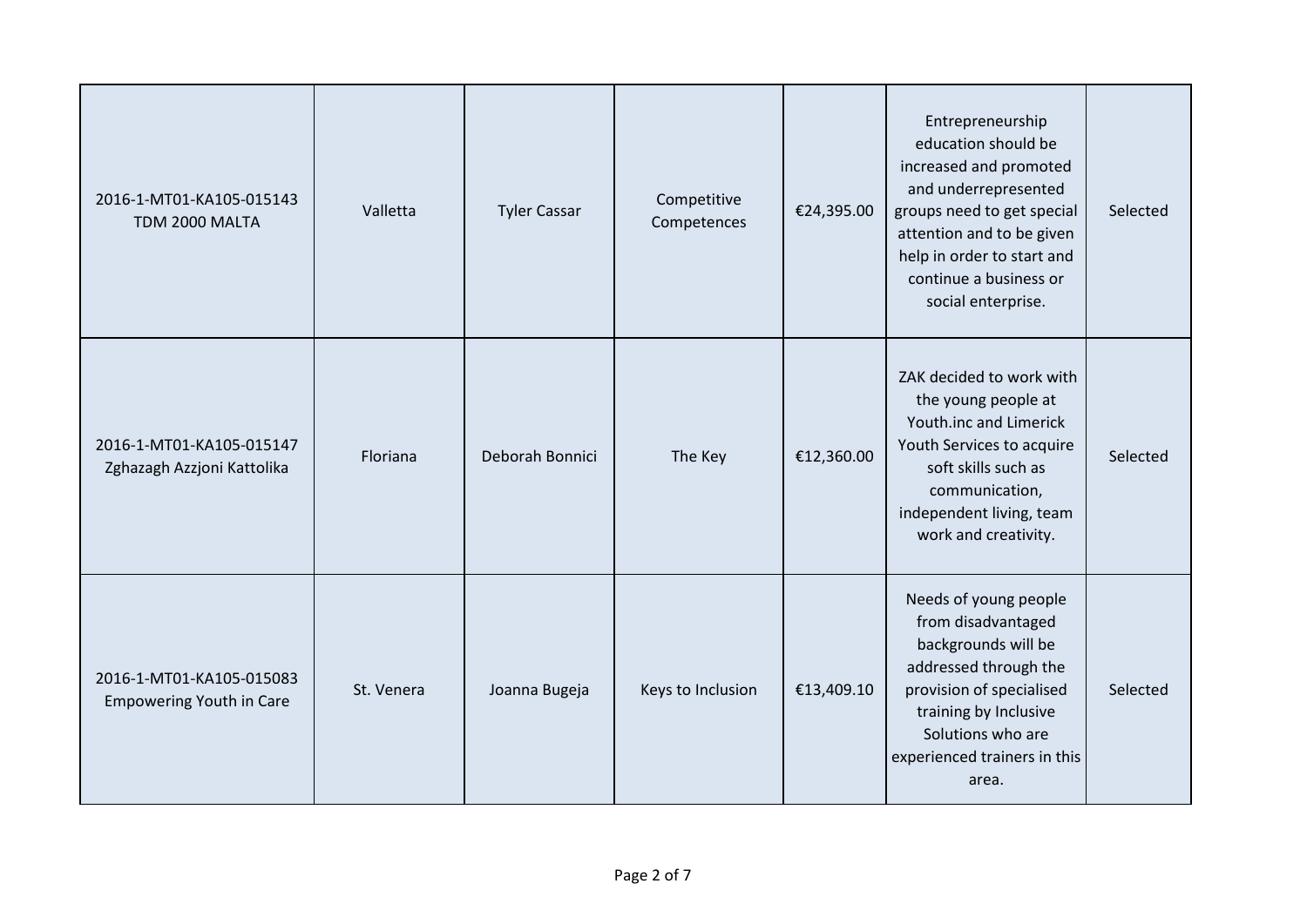| 2016-1-MT01-KA105-015131<br><b>Emergency Response and</b><br><b>Rescue Corps</b> | Xaghra       | <b>Mario Saliba</b>       | Move on up                                       | €28,450.00 | This new exciting project<br>will enable the organisation<br>to work in a flexible and<br>creative way to reach out<br>to some of the most<br>disadvantaged young<br>people to improve their<br>skills and recognise there<br>full potential. | Selected |
|----------------------------------------------------------------------------------|--------------|---------------------------|--------------------------------------------------|------------|-----------------------------------------------------------------------------------------------------------------------------------------------------------------------------------------------------------------------------------------------|----------|
| 2016-1-MT01-KA105-015116<br>Malta Dyslexia Association                           | St. Julian's | Mary Rose Formosa         | Sharing Experiences of<br>Dyslexia across Europe | €51,116.00 | The end result of this<br>project will be more<br>empowered young people,<br>they will speak up and<br>formulate their own<br>thoughts about the subject<br>being discussed.                                                                  | Selected |
| 2016-1-MT01-KA105-015169<br>The Scout Association of Malta                       | Floriana     | Russell/Kelly<br>Farrugia | <b>Bridging Cultural</b><br><b>Boundaries</b>    | €11,970.00 | The project will aim to<br>empower youths to actively<br>apply and demonstrate the<br>values of multicultural<br>integration and tolerance,<br>including the workplace<br>and community.                                                      | Selected |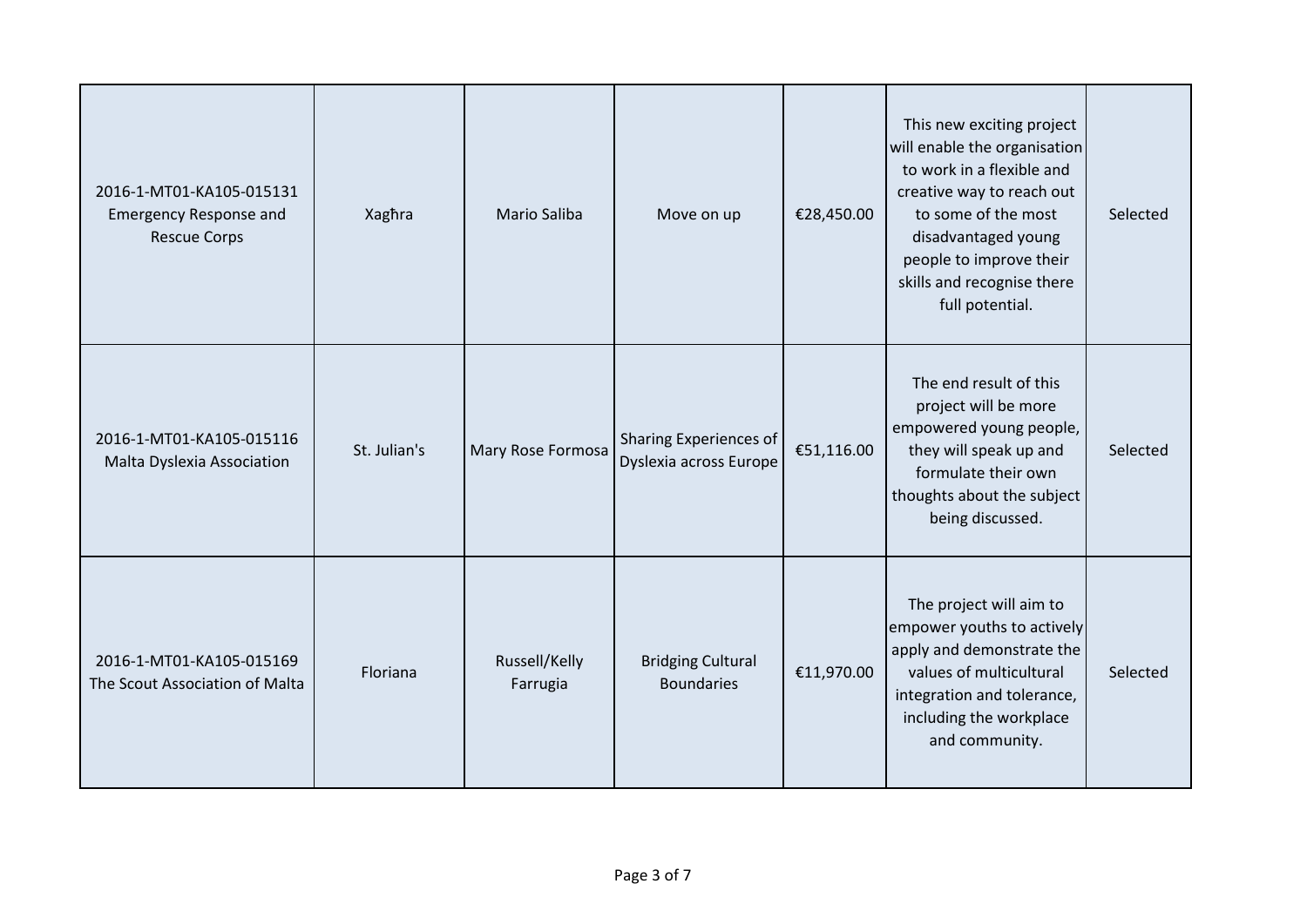| 2016-1-MT01-KA105-015152<br>Friends of the Earth Malta    | Valletta | Simone Cutajar   | Ecologica | €14,056.00 | The main event is a bioblitz<br>event open to the public<br>during which participants<br>will go through a natural<br>habitat in Malta to<br>catalogue the different<br>species of flora and fauna. | Selected |
|-----------------------------------------------------------|----------|------------------|-----------|------------|-----------------------------------------------------------------------------------------------------------------------------------------------------------------------------------------------------|----------|
| 2016-1-MT01-KA105-015147<br>Zghazagh Azzjoni Kattolika    | Floriana | Deborah Bonnici  | The Key   | €51,910.00 | Participants will be given<br>the opportunity to<br>experience a real definition<br>of culture and creativity<br>and gain skills such as<br>entrepreneurial skills and<br>new digital competences.  | Selected |
| 2016-1-MT01-KA105-015100 St.<br>Patrick's Salesian School | Sliema   | Fr. Jeremy Vella | Get(a)way | €19,598.00 | Young people in residential<br>care will integrate with<br>other young people in<br>outdoor activities<br>contribute to experiential<br>learning in practice; in real<br>life context.              | Selected |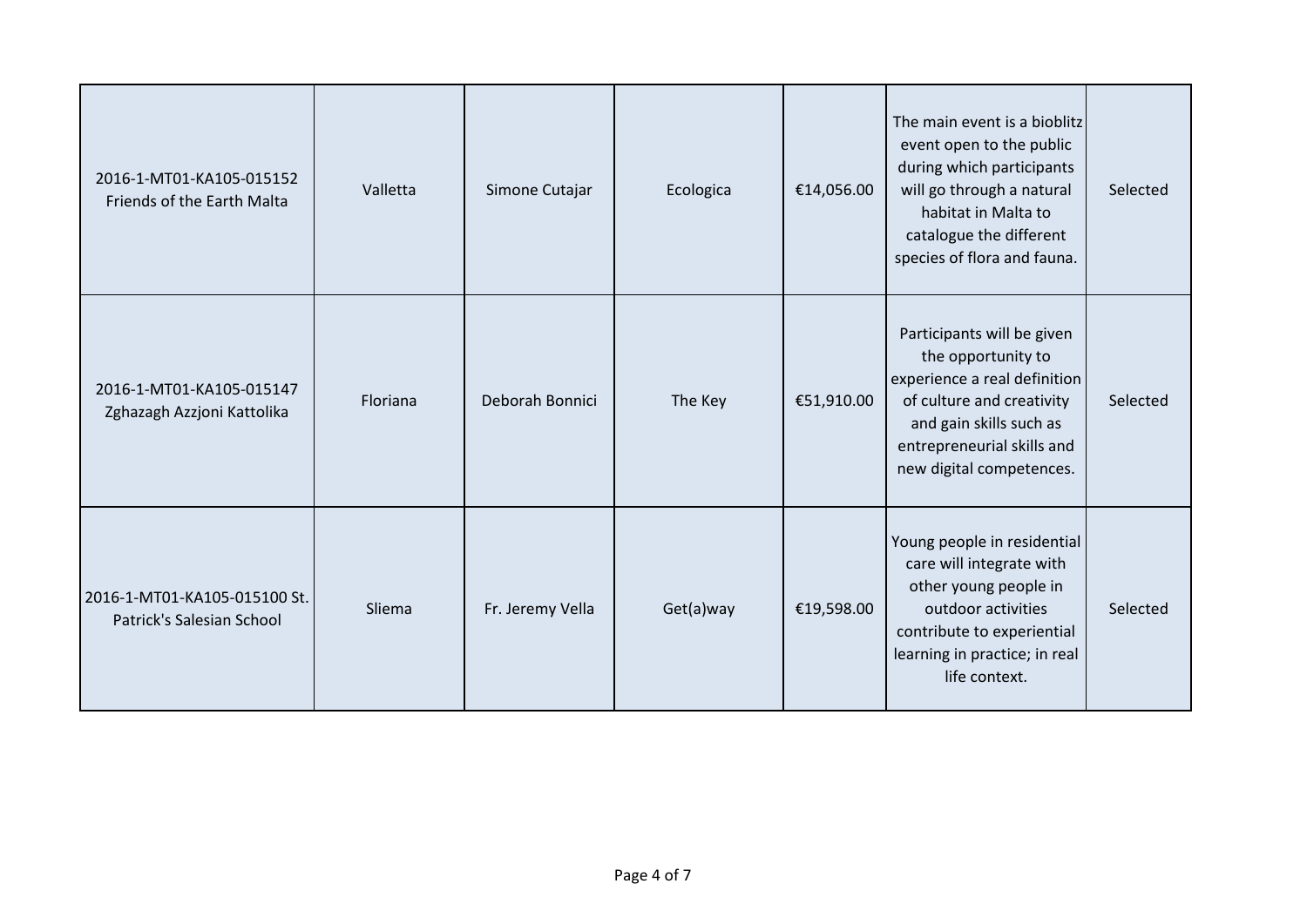| 2016-1-MT01-KA105-015079<br><b>CROSS CULTURE</b><br><b>INTERNATIONAL FOUNDATION</b><br><b>CCIF</b> | Paola    | Tanatwana<br>Bvumburah | The Power of<br>Tolerance                                              | €31,904.75 | The exchange aims to<br>identify the common<br>causes of intolerance and<br>analyse persisting cases of<br>non-tolerance on the basis<br>of culture, religion, gender,<br>sexual orientation and race<br>against various minorities. | Selected |
|----------------------------------------------------------------------------------------------------|----------|------------------------|------------------------------------------------------------------------|------------|--------------------------------------------------------------------------------------------------------------------------------------------------------------------------------------------------------------------------------------|----------|
| 2016-1-MT01-KA105-015122<br>Centru Tbexbix                                                         | Cospicua | Katherine Azzopardi    | <b>Heads High</b>                                                      | € 8,992.33 | The project is an after-<br>school Neohumanistic<br>Education programme for<br>children and adolescents of<br>Cottonera.                                                                                                             | Selected |
| 2016-1-MT01-KA105-015080<br>Inspire - Eden and Razzett<br>Foundation                               | Żejtun   | Danjela Falzon         | Inclusion through<br>Sport, Leisure and<br>Therapeutic<br>intervention | €70,830.00 | The project involves<br>assistance within the<br>Disability Services,<br>including services which are<br>educational, therapeutic<br>and recreational.                                                                               | Selected |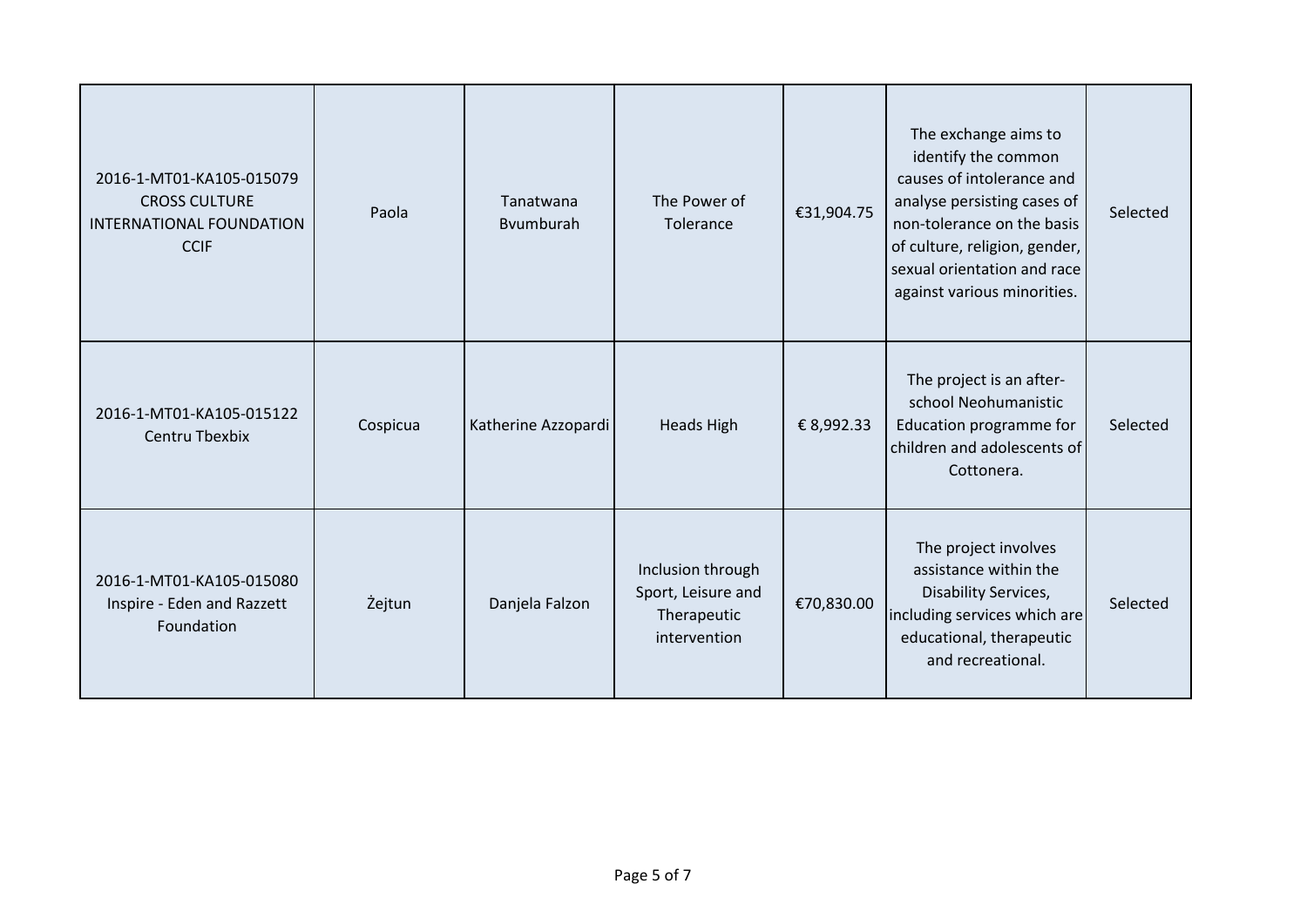| 2016-1-MT01-KA105-015077<br><b>CROSS CULTURE</b><br>INTERNATIONAL FOUNDATION<br><b>CCIF</b> | Paola         | Hedwig Bvumburah | Technology for<br>creative thinking | €25,335.00 | Through cultural<br>relationships, opportunities<br>will be generated for<br>individuals to fulfill their<br>potential and foster the co-<br>operation that contributes<br>to a stable world. | Selected |
|---------------------------------------------------------------------------------------------|---------------|------------------|-------------------------------------|------------|-----------------------------------------------------------------------------------------------------------------------------------------------------------------------------------------------|----------|
| 2016-1-MT01-KA105-015085<br><b>PRISMS</b>                                                   | <b>Hamrun</b> | Karl Grima       | #rightfactor                        | €28,170.00 | The main goals of our<br>training course are to give a<br>detailed overview of the<br>human rights systems and<br>dynamics.                                                                   | Selected |
| 2016-1-MT01-KA105-015141                                                                    |               |                  |                                     |            |                                                                                                                                                                                               | Reserved |
| 2016-1-MT01-KA105-015107                                                                    |               |                  |                                     |            |                                                                                                                                                                                               | Reserved |
| 2016-1-MT01-KA105-015115                                                                    |               |                  |                                     |            |                                                                                                                                                                                               | Reserved |
| 2016-1-MT01-KA105-015074                                                                    |               |                  |                                     |            |                                                                                                                                                                                               | Reserved |
| 2016-1-MT01-KA105-015150                                                                    |               |                  |                                     |            |                                                                                                                                                                                               | Reserved |
| 2016-1-MT01-KA105-015102                                                                    |               |                  |                                     |            |                                                                                                                                                                                               | Reserved |
| 2016-1-MT01-KA105-015073                                                                    |               |                  |                                     |            |                                                                                                                                                                                               | Reserved |
| 2016-1-MT01-KA105-015106                                                                    |               |                  |                                     |            |                                                                                                                                                                                               | Reserved |
| 2016-1-MT01-KA105-015112                                                                    |               |                  |                                     |            |                                                                                                                                                                                               | Reserved |
| 2016-1-MT01-KA105-015118                                                                    |               |                  |                                     |            |                                                                                                                                                                                               | Reserved |
| 2016-1-MT01-KA105-015129                                                                    |               |                  |                                     |            |                                                                                                                                                                                               | Reserved |